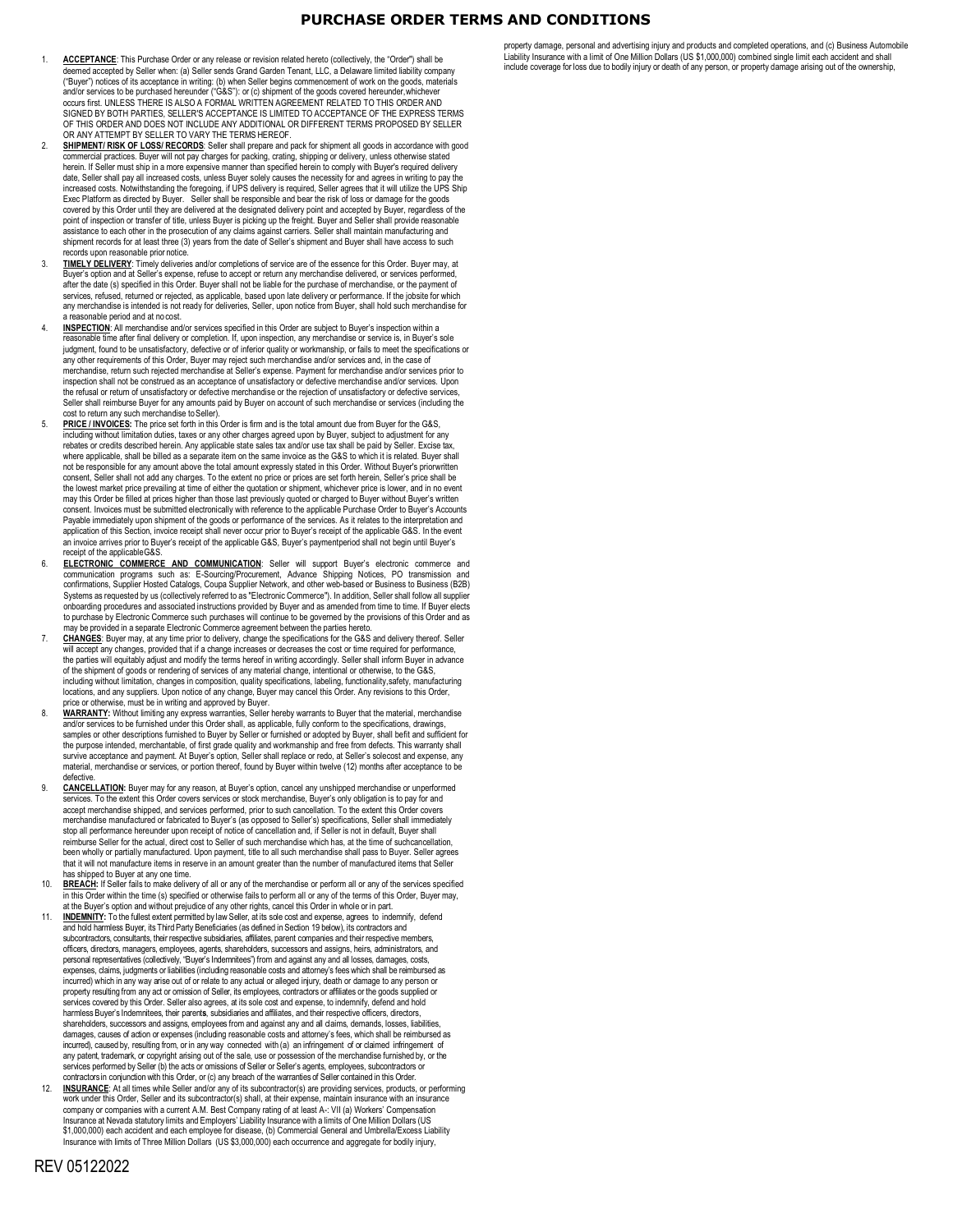## **PURCHASE ORDER TERMS AND CONDITIONS**

maintenance, operation or use of any motor vehicle whether owned, non- owned, hired or leased. All insurance maintained by Seller and its subcontractor(s) shall name the Buyer's Indemnitees as additional insureds for both ongoing and completed operations (except the Workers' Compensation policy). The additional insured status shall apply to the full limits of liability purchased by Seller and its subcontractor(s) even if those limits of liability are in excess of those required by this Purchase Order. The Commercial General Liability Insurance policy shall include contractual liability coverage for the indemnity provisions contained herein. The Commercial General Liability and Umbrella/Excess liability insurance policy(s) shall include no exclusions or limitations in coverage for punitive damages, abuse/molestation and assault & battery. Seller and its subcontractor(s) policies of insurance shall be primary to any insurance coverage maintained by the Buyer's Indemnitees which shall be excess and noncontributory. All policies of insurance maintained by Seller and its subcontractor(s) shall include waivers of subrogation by the insurers in favor of the Buyer's Indemnitees. Upon receipt of this Order and prior to the delivery of any goods, commencement of any work, or performance of any services pursuant to this Purchase Orderand at least (10) days prior to the expiration of each insurance policy, Seller and its subcontractor(s) shall furnishBuyer with certificate(s) of insurance evidencing the required insurance coverage and referencing this PurchaseOrder. Each certificate shall include a provision requiring the insurance carrier and/or Seller and its subcontractor(s) to provide directly to MGM Resorts International Global Procurement Department, at 980 Kelly Johnson Dr., Las Vegas, NV 89119, thirty (30) days advance written notice before any termination, cancellation, or other material change to the policies shown on the certificate takes effect, regardless of whether such action was initiated by Seller, its subcontractor(s), other insured or the insurance carrier. For avoidance of doubt, a "material change" in the<br>policy shall mean a change that would result in Seller or its subcontractor(s) non-compliance with a provision of these insurance requirements.

- 13. **NO WAIVER, NO OTHER TERMS**: No waiver or modification of the terms or conditions of this Order shall be binding on Buyer unless approved in a documented Change Order No waiver of a breach of any provision of this Order shall constitute a waiver of any other breach of this Order. This Order is expressly limited to the terms and conditions contained herein, and any other terms conditions contained on Seller's document (s) which purportto limit Seller's obligation or liability or Buyer's right to remedies shall be of no force and effect.
- 14. **PRIVILEGED LICENSES**: Seller acknowledges that Buyer, its parent, subsidiaries and affiliates, are businessesthat are, or may be, subject to and exist of privileged licenses issued by governmental authorities or other sovereigns. If requested to do so by Buyer, Seller, and its agents, employees, or representatives, shall obtain any license, qualification, clearance or the like which shall be requested or required of any of them by Buyer or any regulatory authority having jurisdiction over Buyer or any parent company, subsidiary or affiliate of Buyer. In the event Seller is either denied a registration, license or certification or its registration, license or certification is revoked or threatened to be revoked, Seller must immediately inform notify Buyer of such denial, revocation or threatened revocation. Failure to provide such notification shall be deemed a material breach of this Order and MGM Ops and Buyer may terminate the Order in its entirety and Seller shall refund, pro rata, any pre- paid fees, deposits, escrowed amounts, or any other upfront payments made Buyer. If Seller, or Seller's agents, employees, or representatives, fails to satisfy such requirement or if Buyer or any parent company, subsidiary oraffiliate of Buyer is directed to cease<br>business with Seller or its agents, employees or representatives by any such authority, or if Buyer shall in determine, in Buyer's sole and exclusive judgment, that Seller, or any of Seller's agents, employees, or representatives, (a) is or might be engaged in, or is about to be engaged in, any activity or activities or (b) was or is involved in any relationship; either of which could or does jeopardize Buyer's business or such licenses, or those of a parent company, subsidiary or affiliate, or if any such license is threatened to be, or is, denied, curtailed, suspended or revoked, this Order may be terminated immediately by Buyer. Further, Seller (a) acknowledges its understanding that it is illegal for a denied license applicant or a revoked licensee, or a business organization under such a person's control, to enter into, or attempt to enter into, a contract with Buyer, its parent company, subsidiaries, or any affiliate, without the prior approval of the Nevada Gaming Commission; (b) affirms that Seller is not such a person and is not under the control of such a person; and (c) agrees that this Contract/ Purchase Order is subject to immediate termination, without further liability to Seller, if Seller is or becomes such a person or is under the control of such person.
- 15. **CONDUCT**: Seller acknowledges that Buyer, its parent, subsidiaries and affiliates have a reputation for offering high quality entertainment and/or services to the public, and that it and its parent, subsidiaries and affiliates are subject to regulation and licensing, and desire to maintain their reputation and receive positive publicity. Seller therefore agrees that throughout the term of this Agreement, it and its agents, employees and representatives will notconduct themselves in a manner which is contrary to the best interest of, nor in any manner that adversely affects or is detrimental to, Buyer, its parent, subsidiaries and affiliates, and will not directly or indirectly make any oral, written, or recorded private or public statements or comments that is disparaging, critical, defamatory or otherwise not in the best interests of Buyer, its parent, subsidiaries, or affiliates. Buyer shall use its good faith businessjudgment in determining whether Seller's conduct or that of its agents, employees, or representatives adversely affects Buyer, its parent, subsidiaries or affiliates and upon such determination, Buyer shall have the right to immediately termina this Agreement. In that event, Buyer shall pay Seller for the merchandise which has been manufactured and/or the<br>services which have been completed at such termination date, but Buyer shall have no further liability to Sel
- 16. **ATTORNEY'S FEES**: Should Buyer utilize the services of an attorney to enforce or defend any term or condition herein, Buyer shall be entitled to an award of reasonable attorney's fees and costs expended
- throughout the pendency of the demand, claim and/or litigation.<br>
17. CONFLIDENTIALTY/PUBLICITY: Seller, its employees, agents and representatives, shall consider as Buyer's<br>
"Confidential Information," all non-public infor publicize or discuss with third parties the subject matter of this Order, (c) include Buyer's name or trademarks in any marketing materials or (d) disclose that Buyer is Seller's customer. The foregoing provisions shall be<br>subject to the terms of any other written agreement executed by the parties relating specifically to<br>confidentia
- 18. **MISCELLANEOUS:** Responsibility for damage to merchandise or services to be furnished under this Order from any cause whatsoever shall rest with Seller until final receipt and acceptance thereof by Buyer and, in the case of<br>merchandise to be installed or services to be performed, until final installation or final completion as appli acceptance thereof by Buyer. Seller warrants to Buyer that it has not, and will not, pay any rebate, commission, kickback, salary, remuneration or reward, indirectly or in any form whatsoever, to any officer, employee,agent, or representative employed by or on behalf of Buyer. Seller may not assign any of its rights ort obligationsunder this Order without Buyer's prior written consent. All merchandise or services furnished hereunder shall be free of any liens, claims, encumbrances and retained title contracts. All of Seller's services and work product shall comply with any and all applicable federal, state, and local laws, rules, regulations and ordinances and Buyer's safety policies and procedures. To the extent Seller will perform services hereunder at *Buyer's property*; Seller shall conduct such services only at such specific Buyer approved times and on such day's specific days, as approved of in advance by Buyer. The laws of the State Nevada shall govern the validity, construction, performance and effect of this Agreement. EACH PARTY KNOWINGLY, VOLUNTARILY AND INTENTIONALLY WAIVES ITS RIGHT TO A TRIAL BY JURY TO THE FULLEST EXTENT PERMITTED BY LAW IN ALL ACTIONS AND OTHER LEGAL PROCEEDINGS ARISING OUT OF OR RELATING TO THIS PURCHASE ORDER AND THE TRANSACTIONS CONTEMPLATED HEREBY. THIS WAIVER APPLIES TO ALL ACTIONS AND OTHER LEGAL PROCEEDINGS, WHETHER SOUNDING IN CONTRACT, TORT OR OTHERWISE.
- 19. **THIRD PARTY BENEFICIARIES**: MGM Resorts International,, a Delaware corporation, Anschutz Entertainment Group, Inc., a Colorado corporation, Athena Arena, LLC, a Delaware limited liability company, MGM Resorts Arena<br>Holdings, LLC, a Nevada limited liability company, AEG Las Vegas, LLC, a Delaware limited liability company, L Vegas Arena Management, LLC, a Nevada limited company, CityCenter Land, LLC, a Nevada limited liability company, Arena Land Holdings, LLC, a Nevada limited liability company, Park District Holdings, LLC, a Nevada limited liability company, Park MGM, LLC, a Nevada limited liability company, New York-New York Hotel & Casino, LLC, a Nevada limited liability company, New Castle, LLC, a Nevada limited liability company, Las Vegas Arena Company, LLC, a Delaware limited liability company, Las Vegas Area Owner, LLC, a Delaware limited liability company, and MBEC Entertainment Booking, LLC, a Delaware limited liability company and each of their parents subsidiaries, partnerships, joint ventures and other affiliates, all of whom are intended third party beneficiaries of all entations, warranties, covenants and obligations under this Order and shall have an independent right to enforce the terms of this Order. Subject to the foregoing sentence, the

Parties agree: (a) this Order shall not be construed, in whole or in part, to give rise to any rights, claims or benefits to any person, firm or entity other than the signatories to this Order; and (b) there are no third-party beneficiaries (other<br>than those expressly mentioned above) to this Order and no terms or provisions of this Order may be the benefit of any person or party not a signatory to this Order.